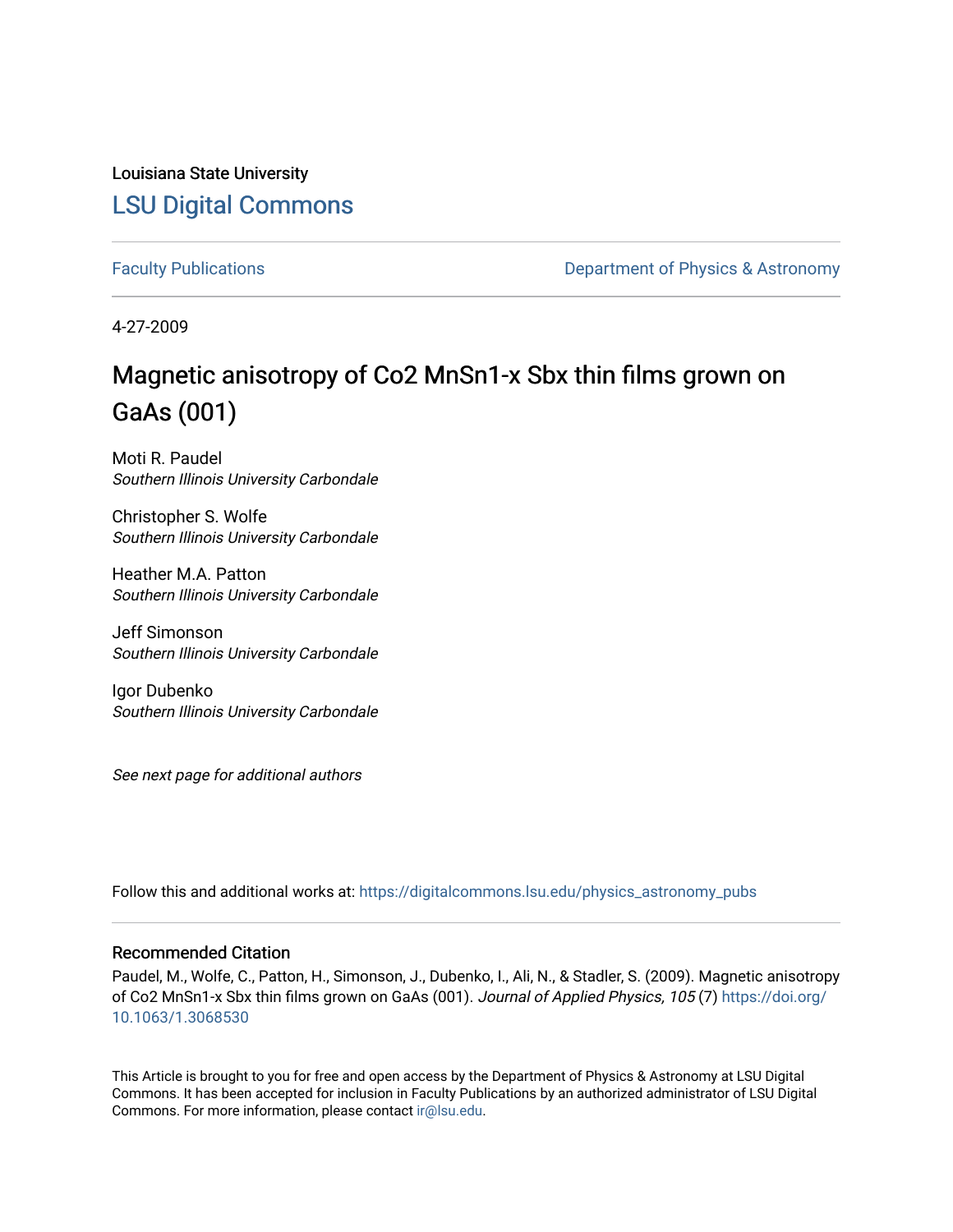### Authors

Moti R. Paudel, Christopher S. Wolfe, Heather M.A. Patton, Jeff Simonson, Igor Dubenko, Naushad Ali, and Shane Stadler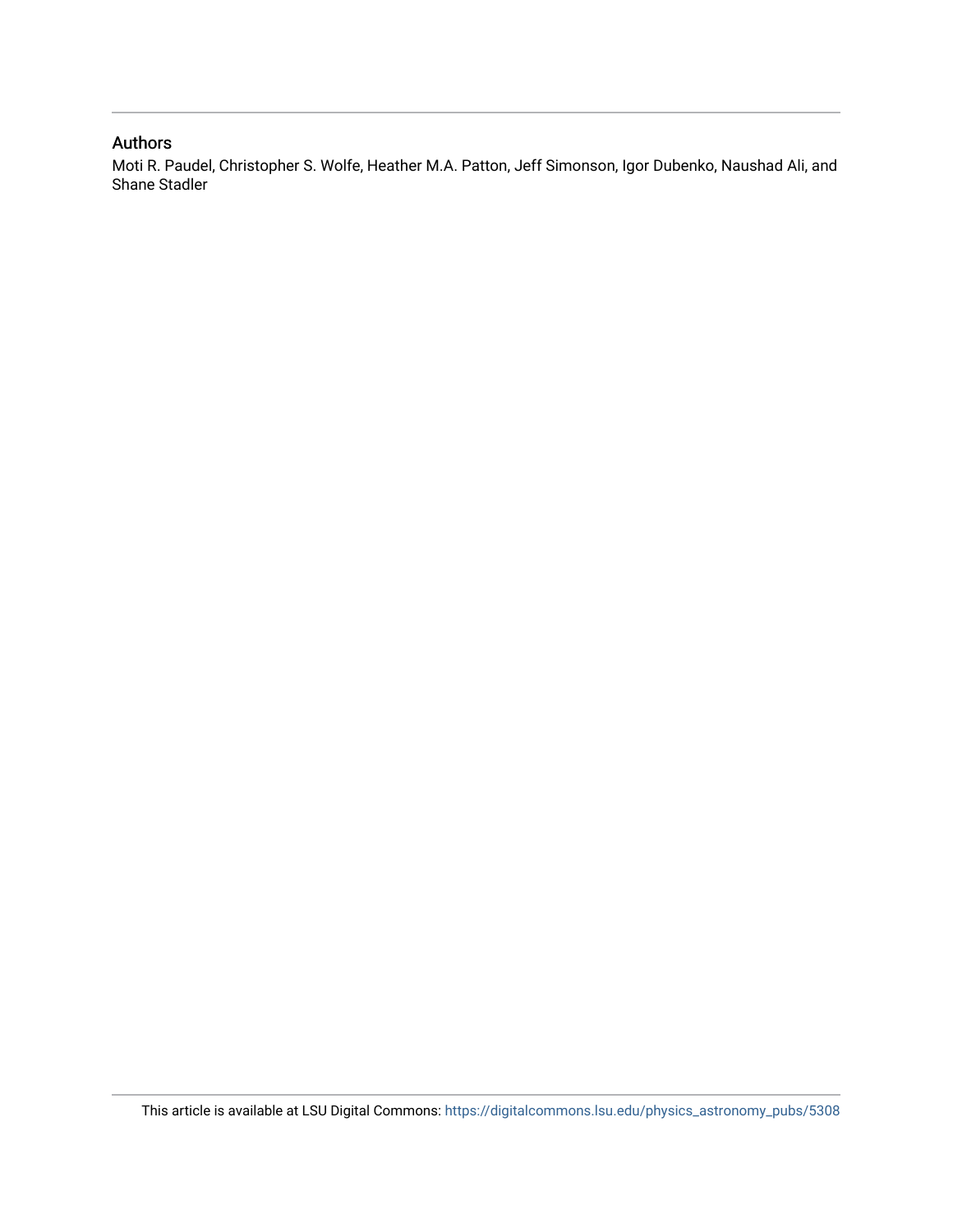## **Southern Illinois University Carbondale [OpenSIUC](http://opensiuc.lib.siu.edu?utm_source=opensiuc.lib.siu.edu%2Fphys_pubs%2F28&utm_medium=PDF&utm_campaign=PDFCoverPages)**

[Publications](http://opensiuc.lib.siu.edu/phys_pubs?utm_source=opensiuc.lib.siu.edu%2Fphys_pubs%2F28&utm_medium=PDF&utm_campaign=PDFCoverPages) [Department of Physics](http://opensiuc.lib.siu.edu/phys?utm_source=opensiuc.lib.siu.edu%2Fphys_pubs%2F28&utm_medium=PDF&utm_campaign=PDFCoverPages)

4-1-2009

# Magnetic Anisotropy of Co2MnSn1−xSbx Thin Films Grown on GaAs (001)

Moti R. Paudel *Southern Illinois University Carbondale*

Christopher S. Wolfe *Southern Illinois University Carbondale*

Heather M.A. Patton *Southern Illinois University Carbondale*

Jeff Simonson *Southern Illinois University Carbondale*

Igor Dubenko *Southern Illinois University Carbondale*

*See next page for additional authors*

Follow this and additional works at: [http://opensiuc.lib.siu.edu/phys\\_pubs](http://opensiuc.lib.siu.edu/phys_pubs?utm_source=opensiuc.lib.siu.edu%2Fphys_pubs%2F28&utm_medium=PDF&utm_campaign=PDFCoverPages) © 2009 American Institute of Physics Published in *Journal of Applied Physics*, Vol. 105 No. 7 (2009) at [doi: 10.1063/1.3068530](http://dx.doi.org/10.1063/1.3068530)

#### Recommended Citation

Paudel, Moti R., Wolfe, Christopher S., Patton, Heather M., Simonson, Jeff, Dubenko, Igor, Ali, Naushad and Stadler, Shane. "Magnetic Anisotropy of Co2MnSn1−xSbx Thin Films Grown on GaAs (001)." (Apr 2009).

This Article is brought to you for free and open access by the Department of Physics at OpenSIUC. It has been accepted for inclusion in Publications by an authorized administrator of OpenSIUC. For more information, please contact [opensiuc@lib.siu.edu.](mailto:opensiuc@lib.siu.edu)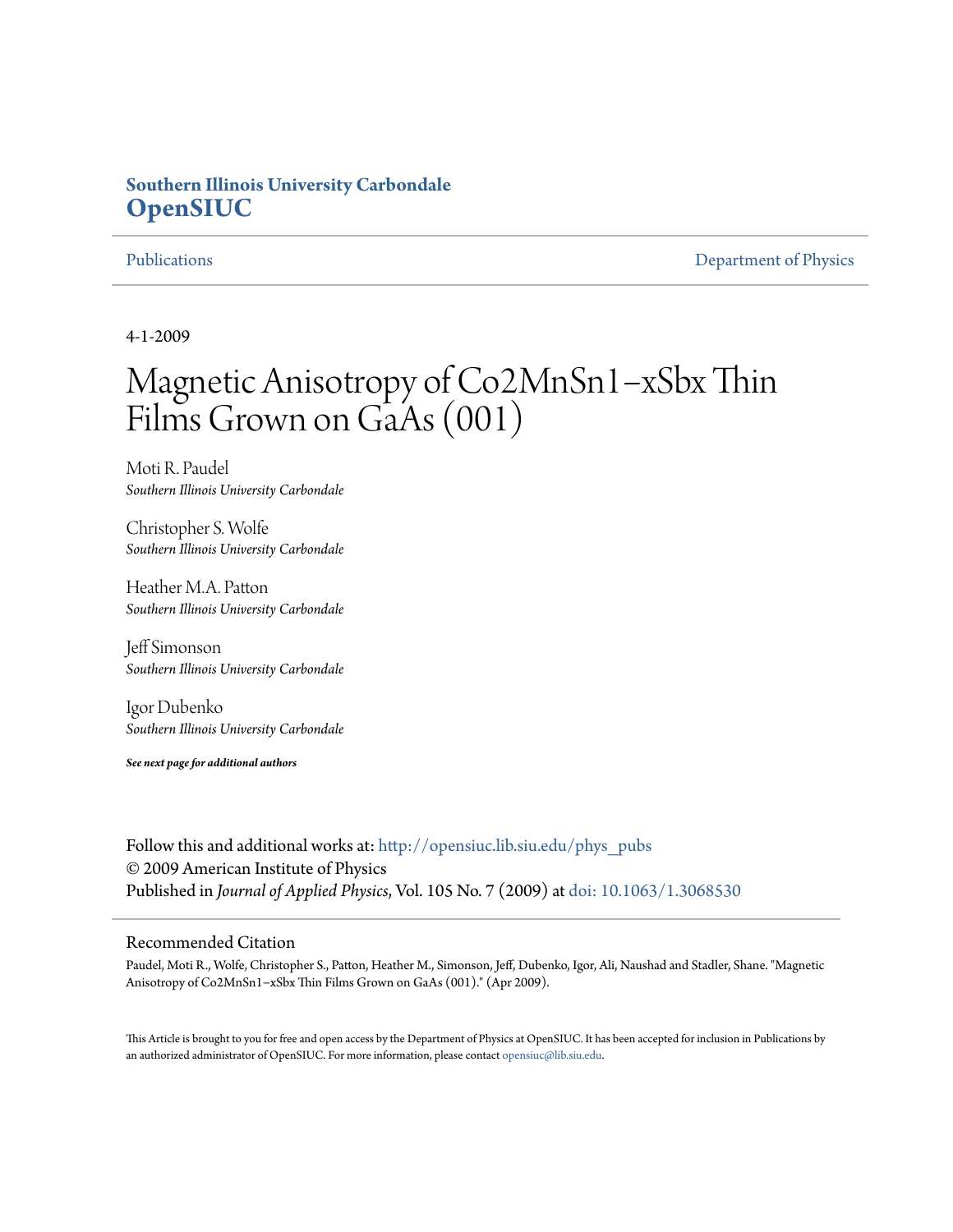#### **Authors**

Moti R. Paudel, Christopher S. Wolfe, Heather M.A. Patton, Jeff Simonson, Igor Dubenko, Naushad Ali, and Shane Stadler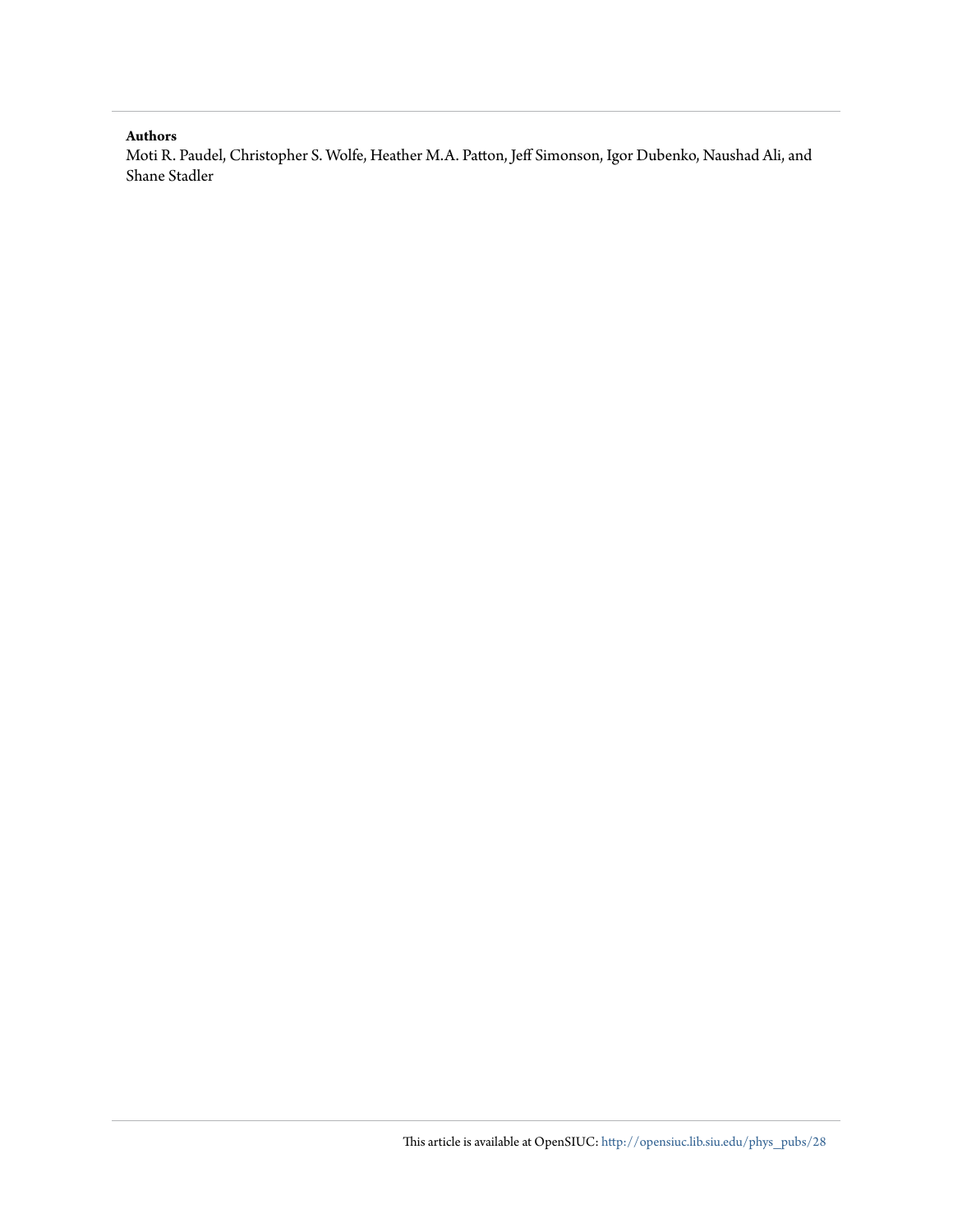### Magnetic anisotropy of Co<sub>2</sub>MnSn<sub>1-*x*</sub>Sb<sub>*x*</sub> thin films grown on GaAs (001)

Moti R. Paudel,<sup>1</sup> Christopher S. Wolfe,<sup>1</sup> Heather M. A. Patton,<sup>1</sup> Jeff Simonson,<sup>1</sup> Igor Dubenko,<sup>1</sup> Naushad Ali,<sup>1</sup> and Shane Stadler<sup>2[,a](#page-4-0))</sup> 1 *Department of Physics, Southern Illinois University, Carbondale, Illinois 62901, USA*

2 *Department of Physics and Astronomy, Louisiana State University, 202 Nicholson Hall, Baton Rouge, Louisiana 70803-4001, USA*

Presented 14 November 2008; received 20 September 2008; accepted 6 November 2008; published online 5 February 2009)

Heusler alloy  $Co_2MnSn_{1-x}Sb_x$  ( $x=0.0, 0.5,$  and 1.0) thin films were grown on GaAs (001) substrates using pulsed laser deposition techniques. Growth parameters have been determined that result in highly magnetically anisotropic, crystalline, and oriented (001) films. The angular dependences, relative to the GaAs (001) crystallographic directions, of the coercive field  $H_c(\theta)$  and the remanence  $M_r(\theta)$  were determined from angle dependent magneto-optic Kerr effect (MOKE) measurements. It was found that  $H_c(\theta)$  revealed higher order symmetry contributions to the magnetic anisotropy than did  $M_r(\theta)$ . The Fourier analysis of rotational MOKE data was used to determine the symmetry contributions to the total anisotropy.

© 2009 American Institute of Physics. [DOI: [10.1063/1.3068530](http://dx.doi.org/10.1063/1.3068530)]

#### **I. INTRODUCTION**

The Heusler alloys exhibit a wide range of interesting and useful properties that include magnetocaloric effects, ferromagnetic shape-memory, giant magnetoresistance, and high spin polarization. Since the theoretical prediction of the first half-metallic material, the half-Heusler alloy NiMnSb, many other Heusler alloy systems have been predicted to be half-metallic including  $Co<sub>2</sub>MnGe$  and  $Co<sub>2</sub>MnSi$ , and much experimental work followed. $2^{-8}$  $2^{-8}$  $2^{-8}$  It was found that many of the physical properties of these systems, including the degree of spin polarization, are diminished by physical occurrences in the system, the most common ones being forms of disorder including, primarily, antisite disorder, which has been observed experimentally. $9,10$  $9,10$  For instance, it was predicted that Co antisite disorder in  $Co<sub>2</sub>MnSi$  introduced a finite contribution in the gap of the minority density of states, resulting in suboptimum spin polarization, i.e., far below the predicted values.<sup>11</sup> Low spin polarization values have been reported for many of these systems including  $Co<sub>2</sub>MnGe$  and  $Co<sub>2</sub>MnSi.<sup>7,8,12</sup>$  $Co<sub>2</sub>MnSi.<sup>7,8,12</sup>$  $Co<sub>2</sub>MnSi.<sup>7,8,12</sup>$  $Co<sub>2</sub>MnSi.<sup>7,8,12</sup>$ 

Materials fabricated in bulk from the melt have an inevitable degree of disorder that is driven by the thermodynamics of the fabrication process. Steps can be taken to minimize the degree of disorder: For instance, the bulk fabrication parameters can be optimized or films can be grown at low temperatures. Another approach is the fabrication of substituted Heusler alloy systems as suggested by Ishida,  $et al.<sup>13</sup>$  $et al.<sup>13</sup>$  $et al.<sup>13</sup>$  where they showed that the properties of the minority gap and the placement of the Fermi level within that gap depended on the composition. One such set of quaternary alloys that have been predicted to be highly spin polarized (even halfmetallic) is  $Co_2MnSn_{1-x}Sb_x$ , which is the subject of the current study.<sup>13</sup> Here we report on the fabrication of

<span id="page-4-0"></span>a)Author to whom correspondence should be addressed. Electronic mail:

 $Co<sub>2</sub>MnSn<sub>1-x</sub>Sh<sub>x</sub> (x=0.0, 0.5, and 1.0)$  thin films using pulsed laser deposition (PLD) and their structural and magnetic (including magnetocrystalline anisotropy) properties.

#### **II. EXPERIMENTAL**

Polycrystalline buttons (approximately 5 g) of  $Co_2MnSn_xSb_{1-x}$  ( $x=0$ , 0.5, and 1.0) alloys were fabricated using conventional arc-melting methods in an argon atmosphere using commercially available elements with 4*N* purity. To enhance the homogeneity, they were wrapped in tantalum foil and annealed in vacuum ( $\leq 10^{-4}$  Torr) at 850 °C for 24 h. For the growth of film samples, the bulk alloys were cut into thick disks (for PLD targets) and were mirror polished using sand paper in ethyl alcohol. The films were grown on American flat GaAs (100) wafers. Before film growth, the substrates were first ramped to 600 °C, and held for 15 min in the ultrahigh vacuum (UHV) deposition chamber in order to remove any oxides present on the surface and to reconstruct the surface. The substrates were subsequently cooled down to 178 °C for deposition. Prior to film deposition, the targets were conditioned with the laser in order to remove any oxides formed on the surface.

Thin films were grown in a UHV PLD chamber with a base pressure less than  $5\times10^{-9}$  Torr. A KrF ( $\lambda$ =248 nm) excimer laser (Lambda Physik Compex 201) with a 20 ns pulse width and a 10 Hz repetition rate was employed. The target to substrate distance was 42 mm and the laser fluence was approximately  $4 \text{ J/cm}^2$ . The deposition rates were monitored with a quartz crystal monitor and were calibrated using Rutherford backscattering (RBS) data. RBS was also used to monitor the stoichiometry of both the targets and the film samples. We concentrated on the samples grown with a deposition rate of approximately 20 Å/min and thicknesses of 150 Å with an error of  $\pm$ 5%.

Structural phases were identified through x-ray diffraction (XRD) measurements at room temperature using a GBC MMA XRD in Bragg–Brentano geometry using Cu Ka ra-

stadler@phys.lsu.edu.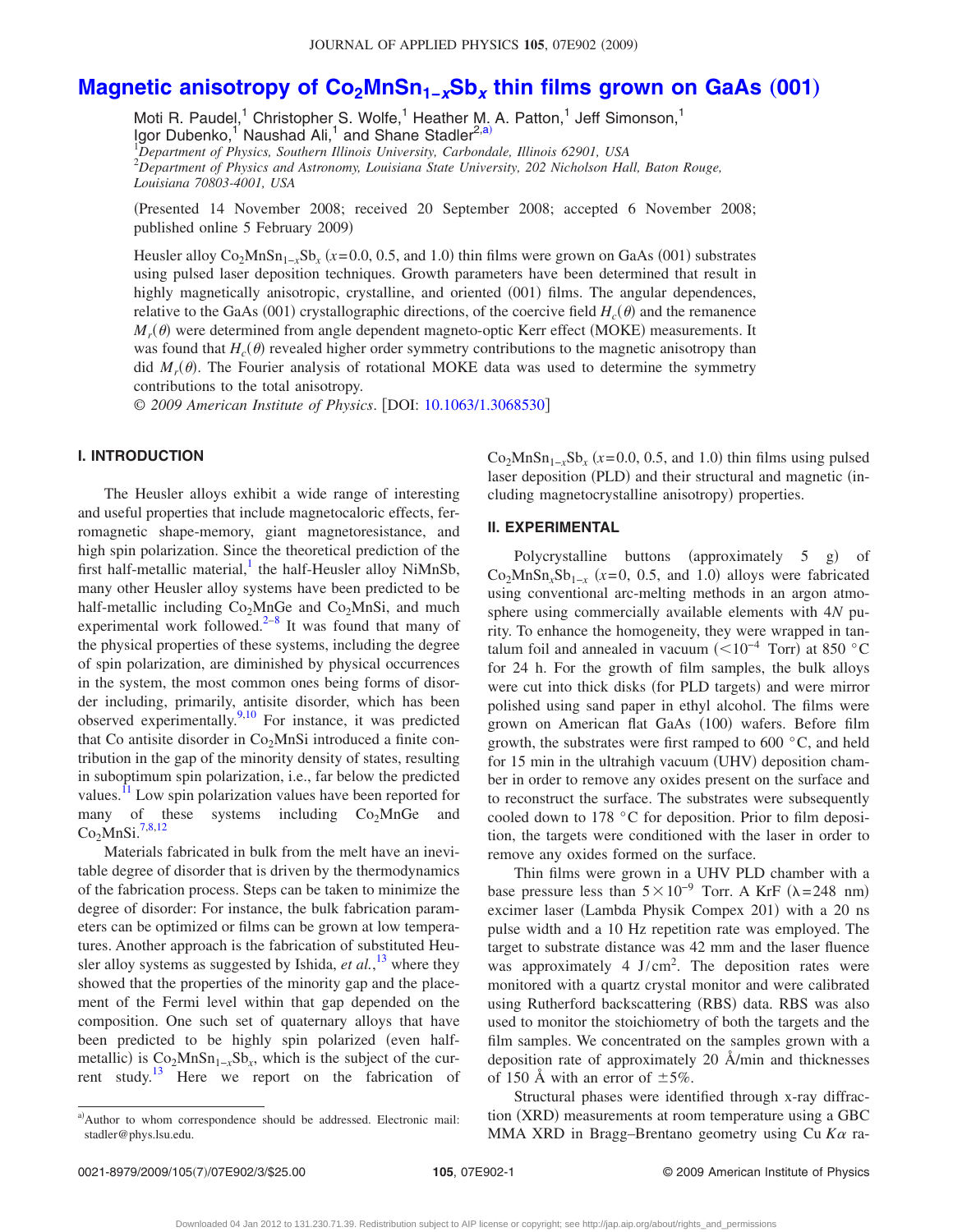<span id="page-5-0"></span>

FIG. 1. (Color online) MOKE loops of  $Co<sub>2</sub>MnSb(150 \text{ Å})/GaAs(001)$  as a function of GaAs crystallographic direction.

diation. The compositional analysis of the films was done with RBS and was further confirmed using X-ray fluorescence (XRF) spectroscopic measurements. The target compositions were confirmed with inductively coupled plasma (ICP) analysis. Longitudinal, angle-dependent, magnetooptic Kerr effect (MOKE) and rotational MOKE (ROT-MOKE) measurements were made on a home-built system. The system employs a linearly polarized HeNe laser with the polarization perpendicular the scattering plane (i.e., s-polarization).

#### **III. RESULTS AND DISCUSSION**

Films were grown from the bulk Heusler alloy targets  $Co_2MnSn_xSb_{1-x}$  ( $x=0$ , 0.5, and 1.0). Similar to the fabrication conditions reported for PLD grown  $Co<sub>2</sub>MnSi$  (Ref. [8](#page-6-2)), it was found that a growth temperature of 178 °C ( $\sim$ 450 K) produced films of the highest crystalline and magnetic quality, evidenced through XRD patterns and MOKE hysteresis loops (i.e., high squareness and significant anisotropy), respectively. The films for this study were 150 Å thick and, through XRD measurements (data not shown), were found to be highly (001) oriented. The compositions of the films were found to be *sp*-element deficient from RBS and XRF measurements, probably resulting from the segregation of these elements to grain boundaries in the polycrystalline target. A more congruent transfer of material from the target to the film surface could likely be accomplished by using single crystal targets.

Angle-dependent MOKE measurements were carried out on the films and they were found to be highly anisotropic. The dependence of the hysteresis loops on the crystallographic directions relative to the GaAs (001) substrates is shown in Fig. [1.](#page-5-0) Coercive fields of all of the films were approximately  $H_c$ =70 Oe along the easy axis [011] direction. A similar dependence has been observed for  $Co<sub>2</sub>MnGe$ Heusler alloy films of comparable thicknesses grown on GaAs (001) by molecular beam epitaxy<sup>3</sup> and for Co<sub>2</sub>MnSi grown by  $PLD<sup>4,8</sup>$  $PLD<sup>4,8</sup>$  $PLD<sup>4,8</sup>$  Starting on the easy axis, angle-dependent MOKE loops were measured at every 5° and the squareness

<span id="page-5-1"></span>

FIG. 2. (Color online) (a) Polar plot of the squareness  $(M_r/M_s)$  of  $Co<sub>2</sub>MnSb(150 \text{ Å})/GaAs(001)$  determined from angle-dependent MOKE loops. GaAs substrate crystallographic directions are indicated. (b) Coercive field  $(H_c)$  as a function of angle for the same sample.

 $(M_r/M_s)$  of a Co<sub>[2](#page-5-1)</sub>MnSb (150 Å) film is plotted in Fig. 2(a). These systems usually show a combination of a fourfold and uniaxial anisotropy, where the fourfold component comes from the cubic  $(L2_1)$  symmetry of the film and the uniaxial component from the GaAs (001) substrate surface. This type of symmetry is visually apparent in the remanence (or squareness) plot of Fig.  $2(a)$  $2(a)$ . The coercive field  $H_c$  of the same film is plotted as a function of angle in the polar plot of Fig. [2](#page-5-1)(b). In this case, additional periodic features are apparent, indicating the existence of an additional component to anisotropy. Another method was needed to verify the nature of this magnetic anisotropy.

There are many techniques that can be employed to study magnetic anisotropy; they range from ferromagnetic resonance to torque magnetometry. In this study we employed the ROTMOKE method, where the Kerr rotation is measured as a function of the angular position of an in-plane magnetic field (in this case  $H = 400$  Oe), i.e., the sample position remains constant and the field rotates (in-plane) around